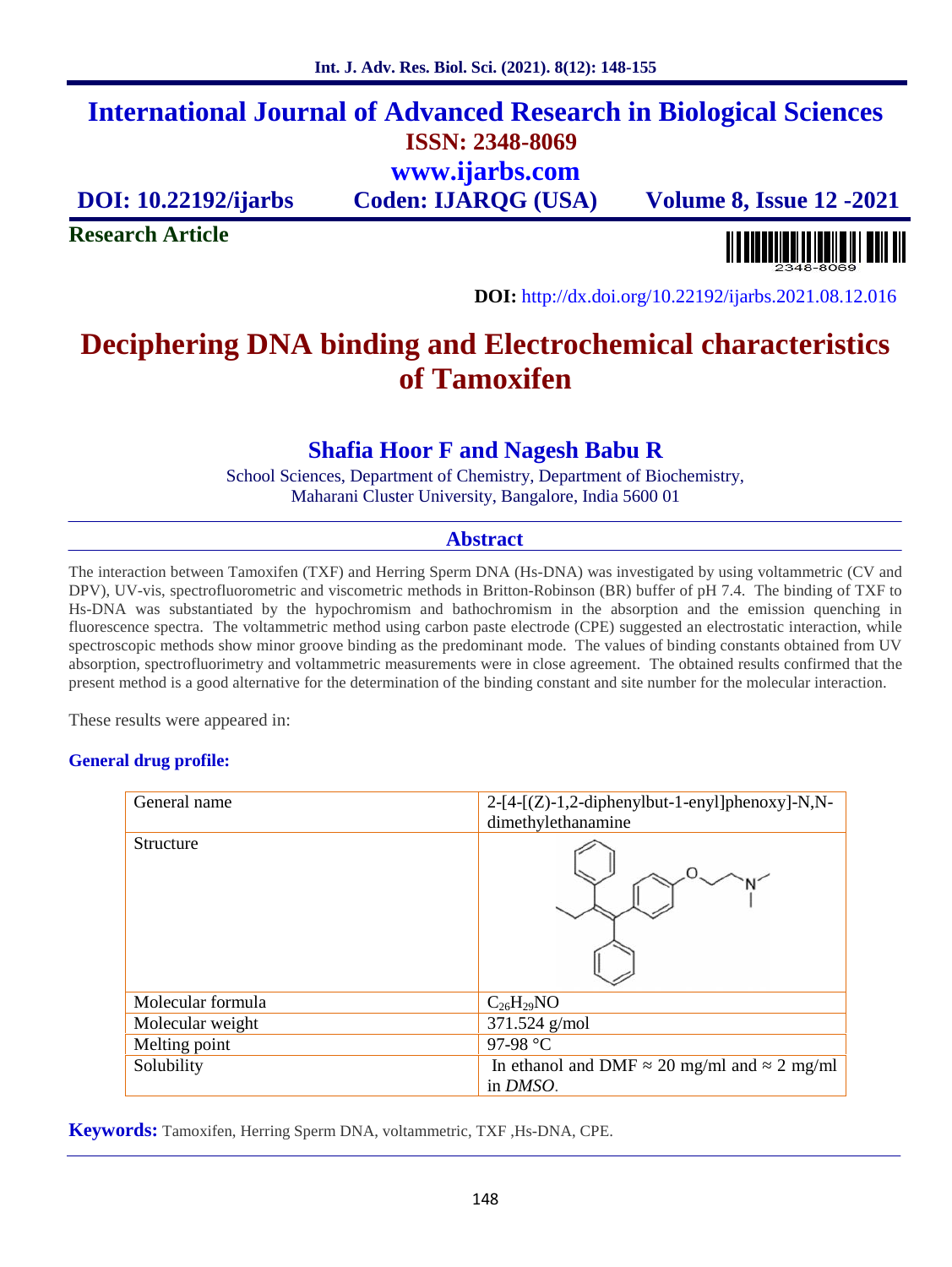## **Introduction**

Tamoxifen citrate, chemically designated as (Z)-1-[pimethylaminoethoxyphenyl)-1, 2- diphenyl-1-butene citrate, is a nonsteroidal agent with antiestrogenic properties and is thoroughly used as endocrine therapy for breast cancer. It also has been approved as a longterm chemo preventive agent for breast cancer in healthy women at high risk for developing breast cancer<sup>14</sup>. The widespread use of tamoxifen citrate has stimulated efforts to develop methods of routine assays for this drug. Methods based on  $GC^5$ , HPLC<sup>6</sup> capillary electrophoresis<sup>7</sup>, electrochemical<sup>8</sup> and spectrochemical<sup>9</sup> properties have been reported in literature.

DNA is known to be a major target for drugs and some harmful chemicals to be attacked. Small molecules normally interact with DNA via non covalent interaction modes. Therefore, the study of the possible interactions of the drug with endogenous compounds is important. The interaction between drugs and DNA is a fundamental issue in life process, and it is crucial for gene therapy due to correlation with the mechanisms of drug and gene delivery systems. Intercalation, groove binding, and electrostatic interactions are the three major binding modes of small molecules to  $DNA^{10}$ .

So far, the studies on the interaction between TXF and herring sperm DNA (Hs-DNA) have not been reported in the literature. In this work, the interaction of TXF with Hs-DNA was investigated using voltammetric, spectroscopic and viscometric techniques. The binding constant of TXF to DNA was calculated and the binding mechanism is discussed. We hope the results obtained in this work will provide some additional useful information for the evaluation of the safety performance of TXF through understanding their interaction with DNA.

## **Materials and Methods**

### **Materials Methods**

### **Instrumentation:**

Electrochemical experiments were performed in a conventional three-electrode cell powered by an electrochemical system comprising Analyzer model- 201system. A carbon paste electrode (CPE) was used as working electrode, a platinum wire as a counter electrode and a calomel electrode as reference electrode.

The UV–vis spectra were recorded on a double beam Ellico UV-visible spectrophotometer (INDIA) in matched quartz cell of 1-cm path length. The fluorescence measurements were carried out on a HITACHI F-4500 spectrofluorimeter equipped with a 150W Xenon lamp and1-cm quartz cell. The titrations were performed by keeping the constant of TXF concentration and varying concentration of Hs-DNA. The pH measurements were made with Scott Gerate pH meter CG 804. An electronic thermostat water bath was used for controlling the temperature.

## **Preparation of standard drug solution and reagent solution**

Hs-DNA with a purity of 98.8 %, TXF with a purity of 99% and all other chemicals were purchased from Sigma Aldrich (India). They were used without further purification. The solutions were stored at 4˚C before being used. Britton-Robinson (BR) buffer pH 7.4 was prepared by following the standard methods and was used as a supporting electrolyte. Analytical grade reagents and double distilled water were used throughout the experiment.

## **Results and Discussion**

## **Electrochemical Oxidation of TXF**

The electrochemical behaviour of TXF at CPE was investigated employing CV and DPV. Among various supporting electrolytes, TXF  $(1.0 \times 10^{-5} \text{ M})$  showed higher signal response in BR buffer of pH 7.4. TXF showed an anodic peak at -981 mV in BR buffer of pH 7.4 with scan rate of  $50 \text{ mVs}^{-1}$ . No peak was observed in the reverse scan but when the scan rate is increased, the peak potential shifted to negative values suggesting that the oxidation of TXF at CPE is irreversible [Fig.2].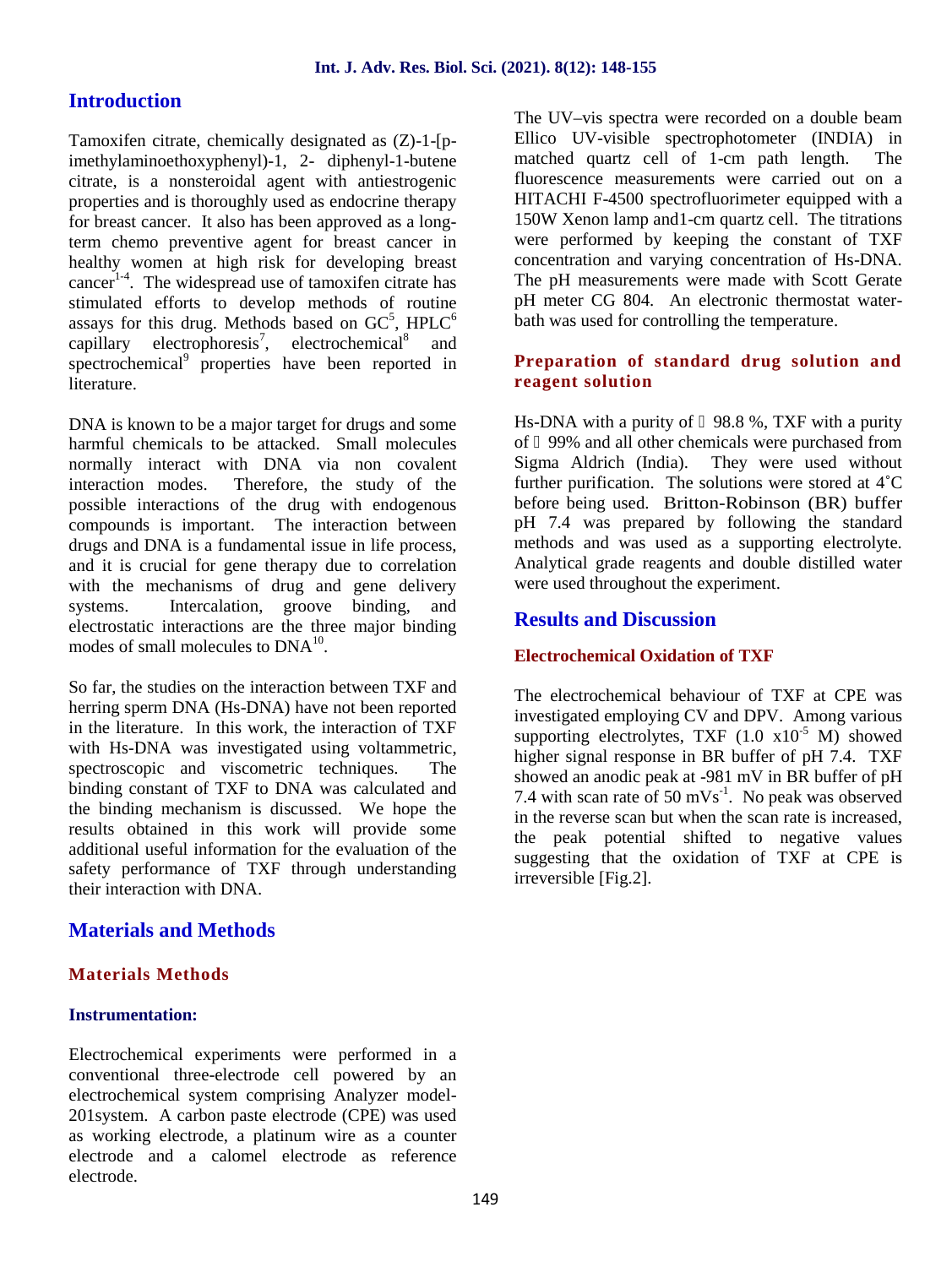

**Fig. 2:**Cyclic voltammogram of TXF on CPE Supporting electrolyte: BR buffer (pH 7.4); (a) 10 mVs<sup>-1</sup>; (b) 20 mVs<sup>-1</sup>; (c) 30 mVs<sup>-1</sup>;(d) 40 mVs<sup>-1</sup> and (e) 50 mVs<sup>-1</sup>

The plots of  $\log I_{p}$ *vs*  $\log$  in the scan rate range of 10 -50 mV s<sup>-1</sup> yielded a straight line with slope of 0.8743. This value is close to the theoretical value, 1.00, which is expected for an ideal reaction condition for



In the range from 10 to 50 mV  $s^{-1}$  the anodic peak currents were proportional to the scan rate which indicates, the electrode reaction was adsorption controlled.

The electron transfer coefficient ' ' is calculated from the difference between peak potential  $(E_p)$  and half wave potential  $(E_{p/2})$  according to equation given below<sup>12</sup>:

 $E_p = E_p - E_{p/2} = (47.7/7)$  mV (irreversible reaction; at 298 K)

The obtained value of is 0.539. For an irreversible oxidation reaction, we may use the following equation to calculate standard rate constant  $(k_0)^{13}$ .

adsorption controlled electrode process<sup>11</sup>. The graph obtained has good linearity between I<sub>pa</sub>*vs* scan rate ()  $(R^2 = 0.9964)$  and  $I_{pa}v_s$  <sup>1/2</sup>  $(R^2 = 0.9978)$  [Fig. 3A&B].



**Fig. 3A:** Graph of  $I_{pa}$ vs. of TXF **Fig. 3B:** Graph of  $I_{pa}$ vs. <sup>1/2</sup> of TXF. Supporting electrolyte: BR buffer (pH 7.4).

$$
E_p = E^0 + (RT/\ n) [\ln (RTk_0/\ nF) - \ln ]
$$

Where  $E_0$  is the formal potential, R was the universal gas constant(8.314 J  $K^{-1}$  mol<sup>-1</sup>), T (K) was the Kelvin temperature, was the transfer coefficient,  $k_0$  (s<sup>-1</sup>) was the electrochemical rate constant and F was the Faraday constant  $(96.487 \text{ C mol}^{-1})$ .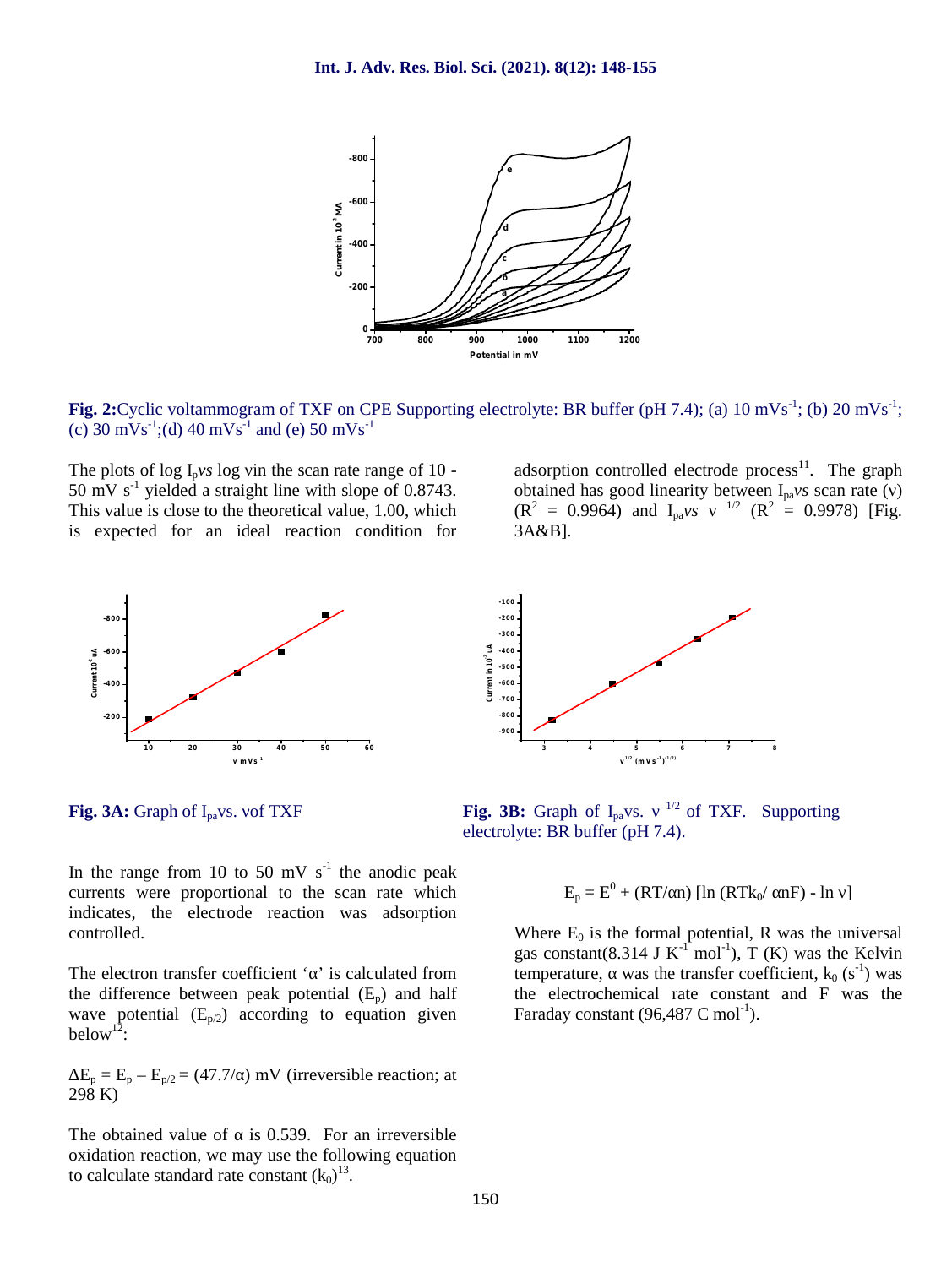The value of  $E^0$  was obtained from the intercept of the  $E_p v s$  plot by the extrapolation to the vertical axis at  $= 0$ . The value of k<sub>0</sub> were evaluated from the plot of  $E_p$ vs *ln* and found to be 0.9849×10<sup>3</sup> s<sup>-1</sup>.

.

# **700 800 900 1000 1100 1200 2.0x10<sup>2</sup><br>
<br>
2.0x10<sup>2</sup><br>
2.0x10<sup>2</sup><br>
2.0x10<sup>2</sup> b**  $\sqrt{u}$ **d<sup>b</sup> a**  $\frac{d}{dx}$ <br>  $\frac{d}{dx}$ <br>  $\frac{d}{dx}$ <br>  $\frac{d}{dx}$ <br>  $\frac{d}{dx}$ <br>  $\frac{d}{dx}$ <br>  $\frac{d}{dx}$ <br>  $\frac{d}{dx}$ <br>  $\frac{d}{dx}$ <br>  $\frac{d}{dx}$ <br>  $\frac{d}{dx}$ <br>  $\frac{d}{dx}$ <br>  $\frac{d}{dx}$ <br>  $\frac{d}{dx}$ <br>  $\frac{d}{dx}$ <br>  $\frac{d}{dx}$ <br>  $\frac{d}{dx}$ <br>  $\frac{d}{dx}$ <br>  $\frac{d}{dx}$ <br>  $\frac{d}{dx}$ <br> **Potential in mV**

**Fig.4a:**Cyclic voltammogram of a)  $1.5 \times 10^{-4}$  M TXF in the absence of DNA and the presence of  $C_{DNA}$  = 5.0, 10.0, 15.0 µM L<sup>-1</sup> BSA (b to d) in BR of  $C_{DNA}$  = buffer of pH-7.0 at scan rate  $50 \text{ mVs}^{-1}$ .

TXF exhibited a single well defined anodic peak at 981 mV *vs* CPE in BR buffer (pH 7.4), which corresponds to the oxidation of the -N-H group. Addition of DNA to TXF results in decrease of peak current of TXF. The decrease in peak current of TXF upon addition of DNA may be attributed to several possible reasons. The major electrochemical kinetic parameters ( $\alpha$  and  $k_0$ ) of TXF in presence and absence of DNA can demonstrate whether DNA influences the electrochemical kinetics of TXF or not. The values of

and  $k_0$  are found to be 0.539 and 0.9849 s<sup>-1</sup> in T absence of DNA and  $0.612$  and  $1.139 \times 10^3$  s<sup>-1</sup> in c presence of DNA. In this way, appreciable difference in the values of and  $k_0$  in presence and absence of DNA was not observed indicating that the DNA did not alter the electrochemical kinetics of TXF oxidation. The small negative shift observed in the oxidation potential of TXF may be evidence of electrostatic interactions<sup>14</sup>.

The binding constant was calculated using following equation $^{15}$ :

$$
\log\left(\frac{1}{\text{[DNA]}}\right) = \log K + \log\left(\frac{I}{I_0 - I}\right)
$$

### **Electrochemical confirmation of the interaction of TXF with DNA**

CV and DPV of TXF in presence and absence of Hs- DNA are shown in Figure4a and 4b respectively.



**Fig.4b:** Differential pulse voltammogram of a) 1.5 x  $10^{-4}$  M TXF in the absence of DNA and the presence of C<sub>DNA</sub> = 5.0, 10.0, 15.0, 20.0, 25.0, 30.0  $\mu$ M L<sup>-1</sup> BSA (b to d) in BR buffer of pH-7.4 at scan rate 50  $mVs^{-1}$ 

Where, K is the binding constant,  $I_0$  and I are the anodic peak currents of free TXF and TXF–DNA complex, respectively. The plot of log (1/[DNA]) *vs* log  $(I/(I_0 - I))$  constructed. From the ratio of the intercept to slope, K was estimated to be 9.384  $x10^4$  L mol<sup>-1</sup>and the correlation coefficient was found as  $0.9965$  (n = 6).

#### **UV-vis Spectroscopic study**

The interaction between TXF and Hs-DNA has been characterized classically by UV-vis absorption spectra. Hs-DNA exhibits maximum absorbance at 289 nm in the range of 200 - 400 nm. The effect of progressive increasing concentration of Hs-DNA (5 to 15  $\mu$ ML<sup>-1</sup>) on the absorption spectrum of TXF  $(1.0 \times 10^{-4} \text{ M})$  is shown in Figure5 A. The absorption spectra show an increase of peak intensity about 22.4 % and a small red shift about 10 nm at absorption band of TXF with increasing concentration of Hs-DNA.

The hypochromicity and bathochromicity of absorption band are due to the effective interaction between TXF with Hs-DNA. The results revealed that intercalation may be ruled out as a major binding mode of TXF with DNA.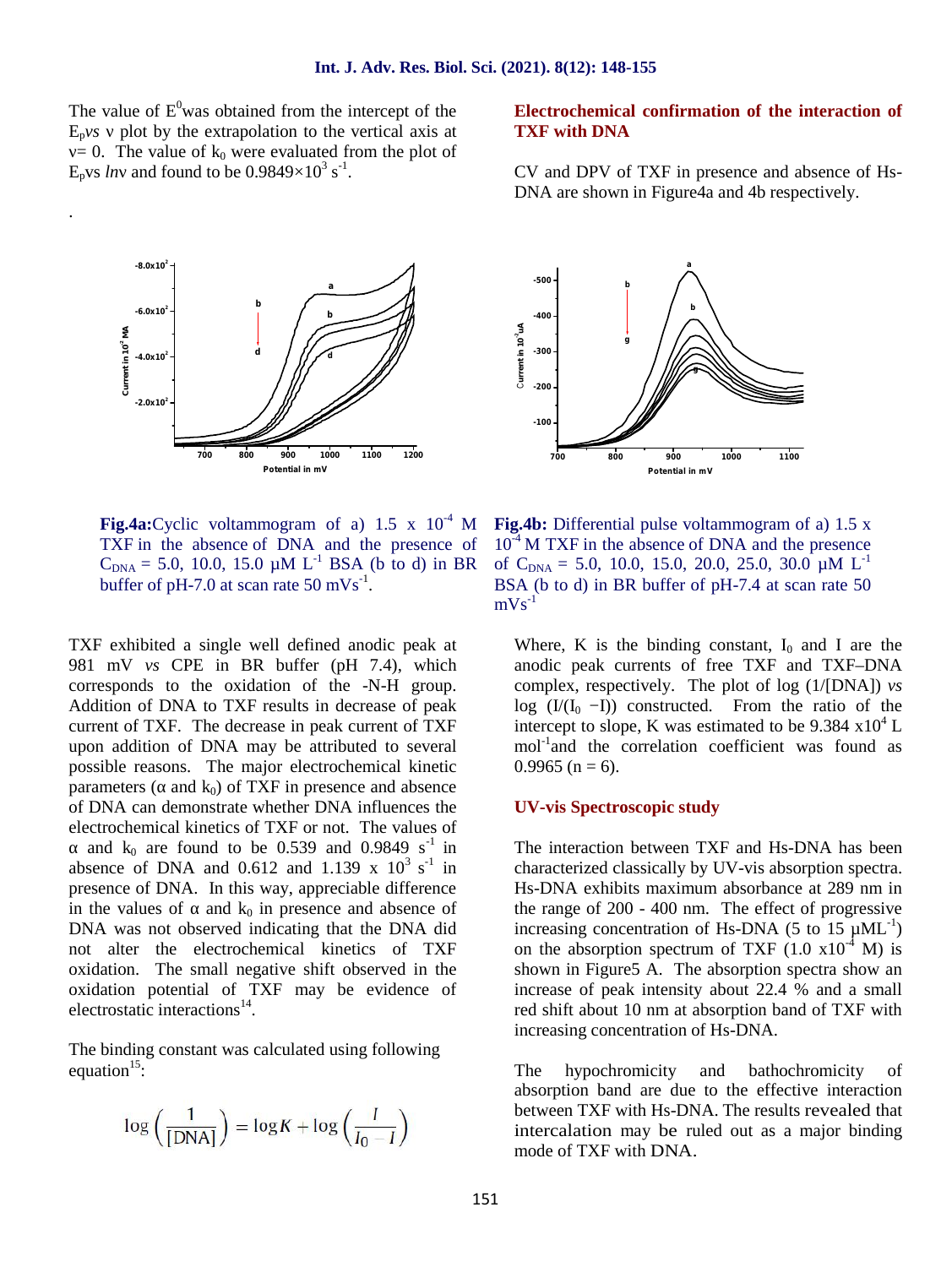Therefore, we propose electrostatic binding mode between TXF and Hs-DNA based on variations in absorbance spectra of Hs-DNA upon binding to TXF. The binding constant (K), was calculated using the equation,

Where,  $A_0$  and A are the absorbance of drug in the absence and presence of Hs-DNA,  $_G$  and  $_{H-G}$  are the absorption coefficients of drug and its complex with Hs-DNA, respectively. The plot of  $A_0/(A-A_0)$  *versus* 1/[DNA] was constructed as shown in Fig.5 B.

$$
\frac{A_0}{A - A_0} = \frac{\varepsilon_G}{\varepsilon_{H - G} - \varepsilon_G} + \frac{\varepsilon_G}{\varepsilon_{H - G} - \varepsilon_G} \times \frac{1}{K[DNA]}
$$



**Fig. 5 : (A)** UV-visible spectra of (a) 1 x  $10^{-4}$  M Hs-DNA in the absence and in presence of TXF. C<sub>TXF</sub>= 5, 10, 15  $\mu$ ML<sup>-1</sup> (b to d) in BR buffer of pH 7.4; **(B):** Plot of  $(A_0 / (A-A_0)$  *vs.* 1/ [Hs-DNA]

From the ratio of intercept to slope, the binding constant, K was estimated to be 4.2296 x  $10^5$  L mol<sup>-1</sup> which is consistent with that reported value  $(K \t 10^3 10<sup>5</sup>$ ). This indicates that TXF shows strong affinity with Hs-DNA. Standard free energy change,  $G^0$  (at  $27^{\circ}$ C) was evaluated from K using the relationship  $G^0$  = -2.303RT log K. It was found to be -17.866 k J mol<sup>-1</sup> indicating the spontaneity of the reaction.

#### **Spectrofluorimetric study of TXF-Hs-DNA complex**

A strong fluorescence emission spectrum of Hs-DNA at 503 nm was observed in the range of 350 - 550 nm after excitation at 289 nm. The fluorescence emission intensity of Hs-DNA increased with increasing concentration of TXF (Fig.6A). An enhanced fluorescence intensity of Hs-DNA was observed with the increasing concentration of TXF, but not altering the emission maximum and shape of the peak. This is due to the microenvironment around the chromophore

of Hs-DNA is changed which increases the molecular planarity of the complex and decreases the collision frequency of solvent molecules with TXF. This is due to diffusion which occurs between adjacent base pairs of Hs-DNA<sup>16</sup>. The fluorescence intensity tends to be constant at a high concentration of TXF, which shows the binding of TXF to Hs-DNA reached saturation.

The binding constant was calculated according to Stern-Volmer equation,

$$
F_0/F = 1 + k_q
$$
 o [Q] = 1 + K<sub>sv</sub>[Q]

Where,  $F_0$  and F are the fluorescence intensities in absence and presence of Hs-DNA respectively, [Q] is the concentration of quencher,  $k_q$  is the quenching rate constant,  $\delta$  is the average life time of biomolecule without quencher and its value  $10^{-8}$  s and  $K_{\rm sv}$  is the Stern-volmer quenching constant. The values of  $K_{sv}$ and  $K_q$  can be determined from the slope of regression curve  $F_0/F$  *vs* [Q] [Figure6 B].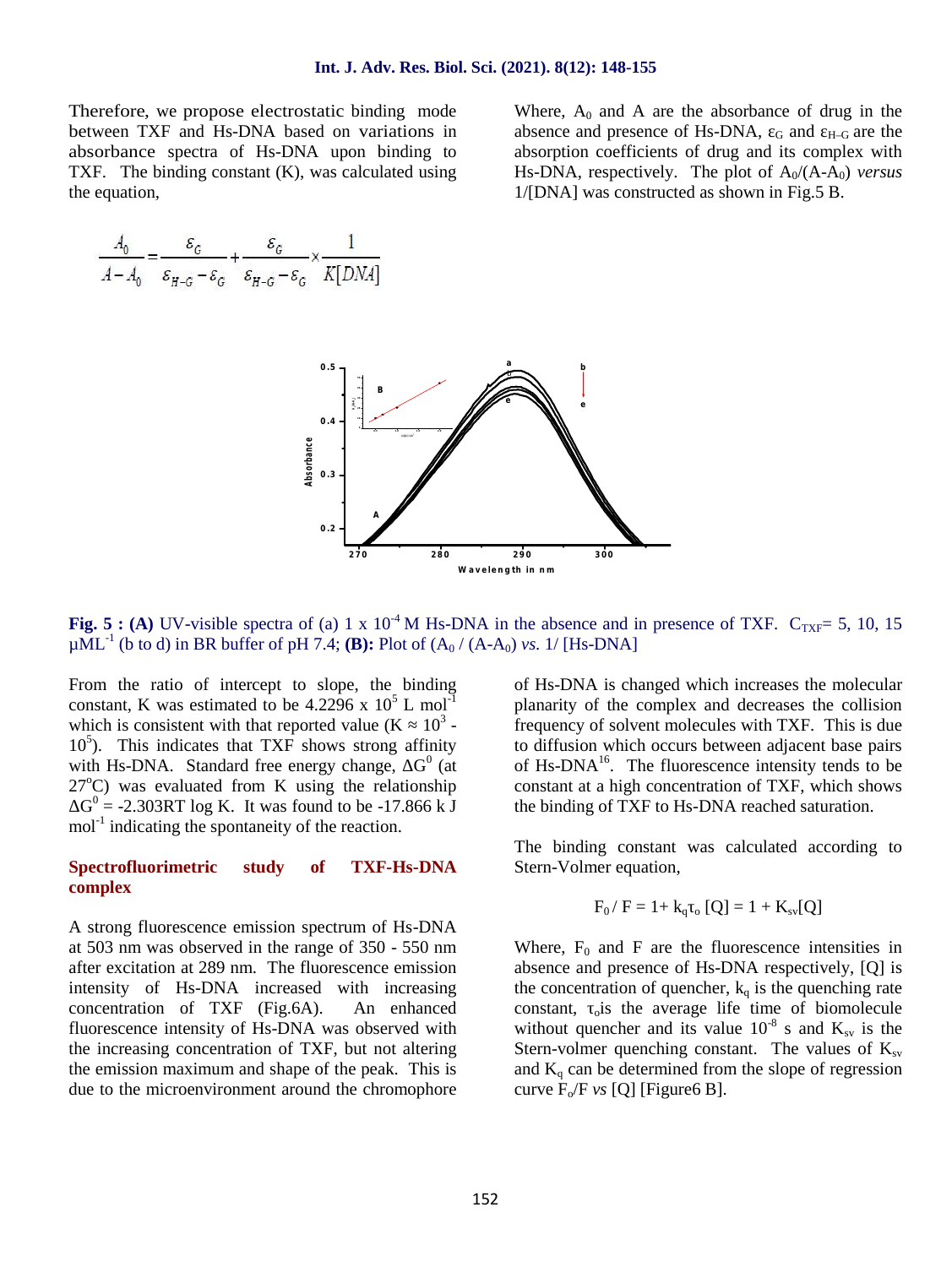

**Fig.6 (A)** Fluorescence spectra of a)  $1.5 \times 10^{-4}$  M Hs-DNAin the absence and presence of TXF.  $C_{\text{TXF}} = 5.0$ , 10.0, 15.0, 20.0, 25.0, 30.0, 35.0  $\mu$ M L<sup>-1</sup> (b to h) in BR buffer of pH-7.4**; (B)** Stern-volmer plot of (F / F<sub>0</sub>) *vs.* [Q] and (C) Plot of  $log$   $[(F_0 - F)/F]$  *vs.*  $log$  [Q]

The binding constant  $(K_{sv})$  and  $K_q$  values calculated to were 5.611 x  $10^5$  L mol<sup>-1</sup> and 5.611 x  $10^{13}$  L mol<sup>-1</sup> s<sup>-1</sup>  $(R<sup>2</sup> = 0.9988)$  respectively. The maximum rate constant of collisional quenching  $(K_q)$  of various quenchers with biopolymers is about  $2.0 \times 10^{10}$  L mol $s^{-117}$ , which suggests that the fluorescence quenching process may be mainly controlled by static quenching mechanism rather than dynamic. Standard free energy change,  $G^0$  (at 27<sup>°</sup>C) was evaluated from K using the relationship  $G^0 = -2.303$  RT log K. It was found to a be  $-21.369$  k J mol<sup>-1</sup> indicating the spontaneity of the reaction.

## **Determination of binding constant and number of binding sites**

The binding constant and number of binding sites for TXF-Hs-DNA were determined by the following equation $^{18}$ .

$$
\log\left[\frac{\left(F_0 - F\right)}{F}\right] = \log K_b + n \log\left[Q\right].
$$

Where,  $K_b$  and n are binding constant and number of binding sites respectively. The values of n and  $K_b$  can<br>The values of K and n are found to be 5.3 x 10<sup>5</sup> L mol<sup>-</sup> be determined from the slope and intercept of the double logarithm regression curve log  $[(F_0 - F)/F]$ *versus* log [Q] [Fig. 6C]. The value of  $K_b$  was found

to be 4.964 x  $10^5$  L mol<sup>-1</sup> ( $R^2 = 0.9988$ ) and the value of n is  $\sim$  2. The n value indicates that there is one independent class of binding sites in Hs-DNA for TXF. Standard free energy change,  $G^0$  (at  $27^0C$ ) evaluated from K using the relationship  $G^0 = -2.303$ RT log K was found to be  $-19.851 \text{ k J mol}^{-1}$  indicating the spontaneity of the reaction.

The binding constant and number of binding sites are also calculated according to the equation  $\theta = (F_0 F$ )/ $F_o^{19}$ . Where, F and  $F_0$  are the fluorescence intensities of TXF with and without DNA. Fluorescence data was analyzed using the method described by Ward $^{20}$ .

$$
\frac{1}{(1-\theta)K} = \frac{[D_t]}{\theta} - n[P_T]
$$

Where, K is the association constant for drug-Hs-DNA interaction, n is the number of binding sites, [Dt] is the total drug concentration and  $[P_T]$  is the total Hs-DNA concentration. The values of n and K can be determined from the slope and intercept of the double logarithm regression  $1/(1 - \theta)$  *versus*  $\log [Dt]/\theta$  (Fig.7). and 2.03 respectively. Standard free energy change,  $G^0$  (at 27<sup>0</sup>C) was found to be -20.663 k J mol<sup>-1</sup> indicates the reaction is spontaneous.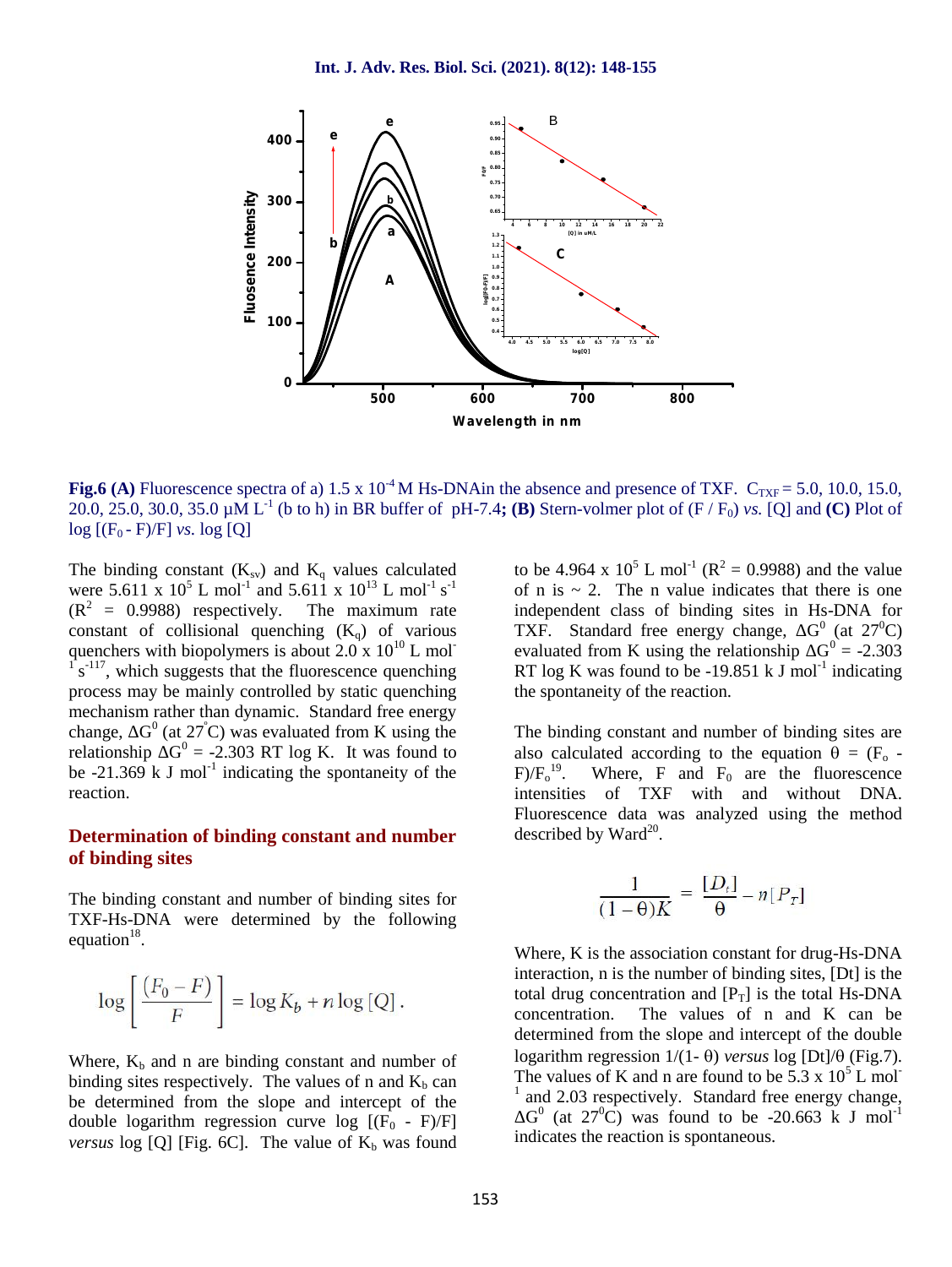

**Fig.7:** Plot of  $1/(1-\theta)$  *vs.* [D<sub>t</sub>] /  $\theta$  for TXF-Hs-DNA system

#### **Viscometric study:**

Optical photophysical studies provide necessary but not sufficient clues to explain a binding between DNA and the complex, while hydrodynamic measurements that are sensitive to the length change are regarded as the least ambiguous tests of a binding model in solution $2^1$ . Thus, viscosity measurements were carried concentration of TXF. out as an effective tool to further clarify the binding mode of TXF to Hs-DNA. An intercalator is generally known to cause a significant increase in the viscosity

of DNA solution due to lengthen the DNA helix as base pairs are separated to accommodate the binding ligand<sup>22</sup>. In contrast, a partial, non-classical ligand intercalation in grooves causes a bend in DNA helix reducing its effective length and thereby its viscosity<sup>18</sup>. As illustrated in Fig. 8, the relative viscosities of the Hs-DNA increased steadily upon the increasing Such behaviour further confirmed that TXF bound to DNA through a non classical intercalation or groove mode via hydrophobic interaction.



**Fig. 8:** Effect of increasing concentration of Hs-DNA on the relative viscosity of TXF

## **Conclusions**

The interaction between TXF and Hs-DNA was studied by different electrochemical, spectroscopic and viscometric methods at pH 7.4. In voltammetric studies, it was observed that the presence of DNA

reduces the equilibrium concentration of free TXF and produces an electrochemically inactive complex. Both electrostatic interactions and minor groove binding modes were deduced from the results of different methods, although groove binding seemed to be predominant. Thermodynamic parameters like